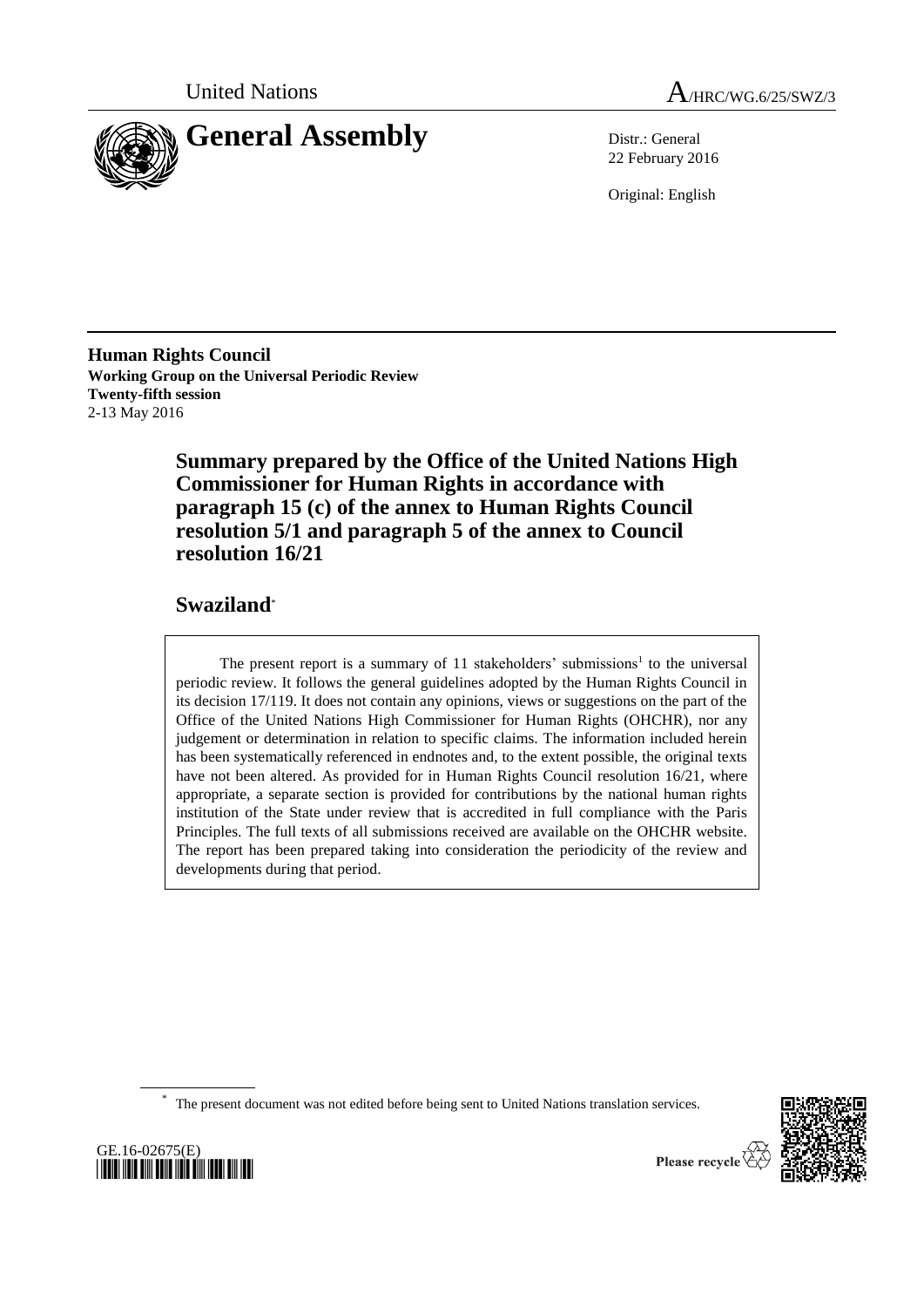# **I. Information provided by stakeholders**

# **A. Background and framework**

## **1. Scope of international obligations**<sup>2</sup>

1. Human Rights Watch (HRW) mentioned that Swaziland had ratified the CRPD and its Optional Protocol and acceded to the OP-CRC-SC in 2012.<sup>3</sup>

2. Recalling that during its first Universal Periodic Review (UPR) in 2011, $4$  Swaziland had accepted to consider acceding to OP-CEDAW and OP-CAT<sup>5</sup>, HRW recommended that Swaziland ratify these two instruments.<sup>6</sup>

3. The International Commission of Jurists (ICJ) stated that although Swaziland had accepted in its first  $UPR$ ,<sup>7</sup> to ratify the ICPPED; ICRMW and the Rome Statute of the International Criminal Court, there had been no progress in this regard.<sup>8</sup>

4. JS2 was concerned that Swaziland rejected in  $2011$ , UPR recommendations to accede to the ICCPR OP-2.<sup>10</sup>

5. Although Swaziland had agreed during its first  $UPR<sup>11</sup>$  to consider ratifying the Optional Protocols to the CRC, JS3 noted with regret that it had not yet done it.<sup>12</sup>

6. ICJ recommended that Swaziland become a party to, and implement into domestic law, regional and international human rights treaties to which it is not a party, including, among others the ICRMW, ICPPED<sup>13</sup>, OP-CAT<sup>14</sup> and the Rome Statute of the International Criminal Court.<sup>15</sup> JS5 made a similar recommendation.<sup>16</sup>

### **2. Constitutional and legislative framework**

7. ICJ stated that although a new Constitution containing a Bill of Rights had been adopted in 2005, constitutional rights were often not respected in practice, or were not interpreted and implemented consistently with regional and international human rights law and standards.<sup>17</sup>

8. HRW stated that although the Constitution provides for three separate organs of Government, all powers are vested in the king who appoints 20 members of the 30-member Senate, 10 members of the House of Assembly, and approves all legislation passed by Parliament.<sup>18</sup>

9. AI was concerned at the continued slow pace of bringing laws in line with constitutional and international human rights obligations.<sup>19</sup> JS4 noted that the ICCPR had not been specifically incorporated into domestic laws.<sup>20</sup>

10. AI noted that Swaziland had not taken steps to incorporate the country's obligations under the CAT, including by developing legislation which specifically defined and criminalized torture and stipulated effective measures to prevent and punish acts of torture.<sup>21</sup>

11. JS6 recommended that Swaziland criminalise torture; put in place effective measures to prevent and sanction the use of torture as well as ensure impartial and effective investigation in line with its obligations under the  $CAT.^{22}$  AI made similar recommendations, highlighting that Swaziland had accepted to do so in its previous review. 23

12. JS5 recommended that Swaziland incorporate into national laws the provisions of treaties that it had ratified. 24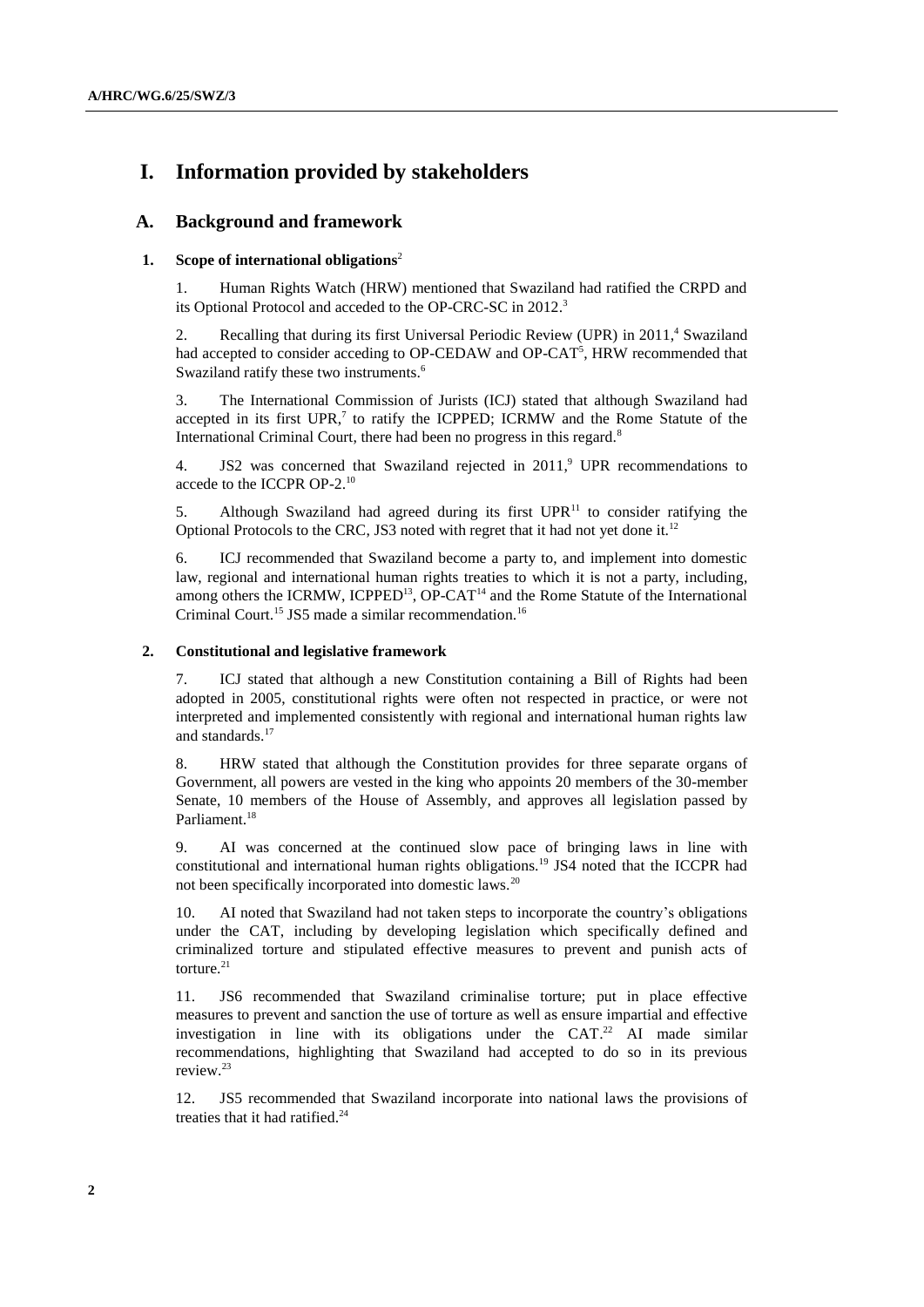13. HRW recalled that during its previous UPR,<sup>25</sup> Swaziland had agreed to align its national legislation with international standards to guarantee freedom of assembly and association. However, according to HRW, the Government has intensified restrictions on these rights over the past four years. $^{26}$ 

14. JS2 noted that civil and political rights continued to be compromised by legislations that were not aligned to the Constitution, including the Suppression of Terrorism Act 2008; Public Order Act 1963; Swaziland Administration Order 1998; Sedition and Subversive Activities Act (Act No 46 of 1938) and the King's Decree 1973.<sup>27</sup> HRW<sup>28</sup>; JS1<sup>29</sup> and JS5<sup>30</sup> made similar comments. 31

15. AI recalled that during its first  $UPR<sub>1</sub><sup>32</sup>$  Swaziland had agreed to repeal or urgently amend the Suppression of Terrorism Act of 2008 and other pieces of security legislation to bring them in line with international human rights. However, AI added that no steps had been taken to amend or repeal restrictive laws.<sup>33</sup>

16. JS5 recommended that Swaziland amend the Suppression of Terrorism and Sedition Acts to bring them in line with international human rights standards and amend national laws so as to lift the ban on political parties.<sup>34</sup>  $\text{Al}^{35}$ ; JS1<sup>36</sup>; JS2<sup>37</sup> and JS6<sup>38</sup> made similar recommendations. HRW also recommended that Swaziland repeal or amend the 1963 Public Order Act.<sup>39</sup>

17. Recalling that in 2011, it was recommended that Swaziland abrogate the legislative and regulatory provisions that discriminate against women,<sup>40</sup> JS6 mentioned that no such laws had been enacted.<sup>41</sup> JS5 stated that Swaziland still had to enact the Human Rights Commission Bill of 2011 and the Domestic Violence and Sexual Offences Bill of 2009.<sup>42</sup>

18. AI recommended that Swaziland urgently enact the Sexual Offences and Domestic Violence Bill.<sup>43</sup> Elizabeth Glaser Pediatric AIDS Foundation (EGPAF)<sup>44</sup> and JS6 made a similar recommendation.<sup>45</sup>

19. HRW stated that activists said that the Sexual Offences Bill, in its current form, would not effectively protect women's rights because it did not prohibit discrimination of women under Swazi law and custom.<sup>46</sup>

20. JS3 noted that even though Swaziland had enacted the Child Protection and Welfare Act in 2012 which was a step towards domesticating the CRC, the institutions and programmes proposed by the Swaziland National Youth Policy had not been established.<sup>47</sup>

21. JS3 recommended that Swaziland align the Child Protection and Welfare Act with international law as well as resuscitate the National Child Coordination Unit for better coordination, monitoring and evaluation of programmes targeted at children.<sup>48</sup>

## **3. Institutional and human rights infrastructure and policy measures**

22. HRW stated that although in 2011, Swaziland had accepted recommendations to enact legislation to fully operationalize the Human Rights and Public Administration Commission (HRPAC), <sup>49</sup> to provide it with adequate funding, and to clarify its mandate; the Government had failed to take the necessary steps to fully operationalize the Commission, which remained ineffective. According to HRW, in its five years of existence, the HRPAC has not produced any report about its work or role.<sup>50</sup> JS2 made similar comments.<sup>51</sup>

23. JS2 stated that since 1985, the office of the Ombudsman had not been operational.<sup>52</sup>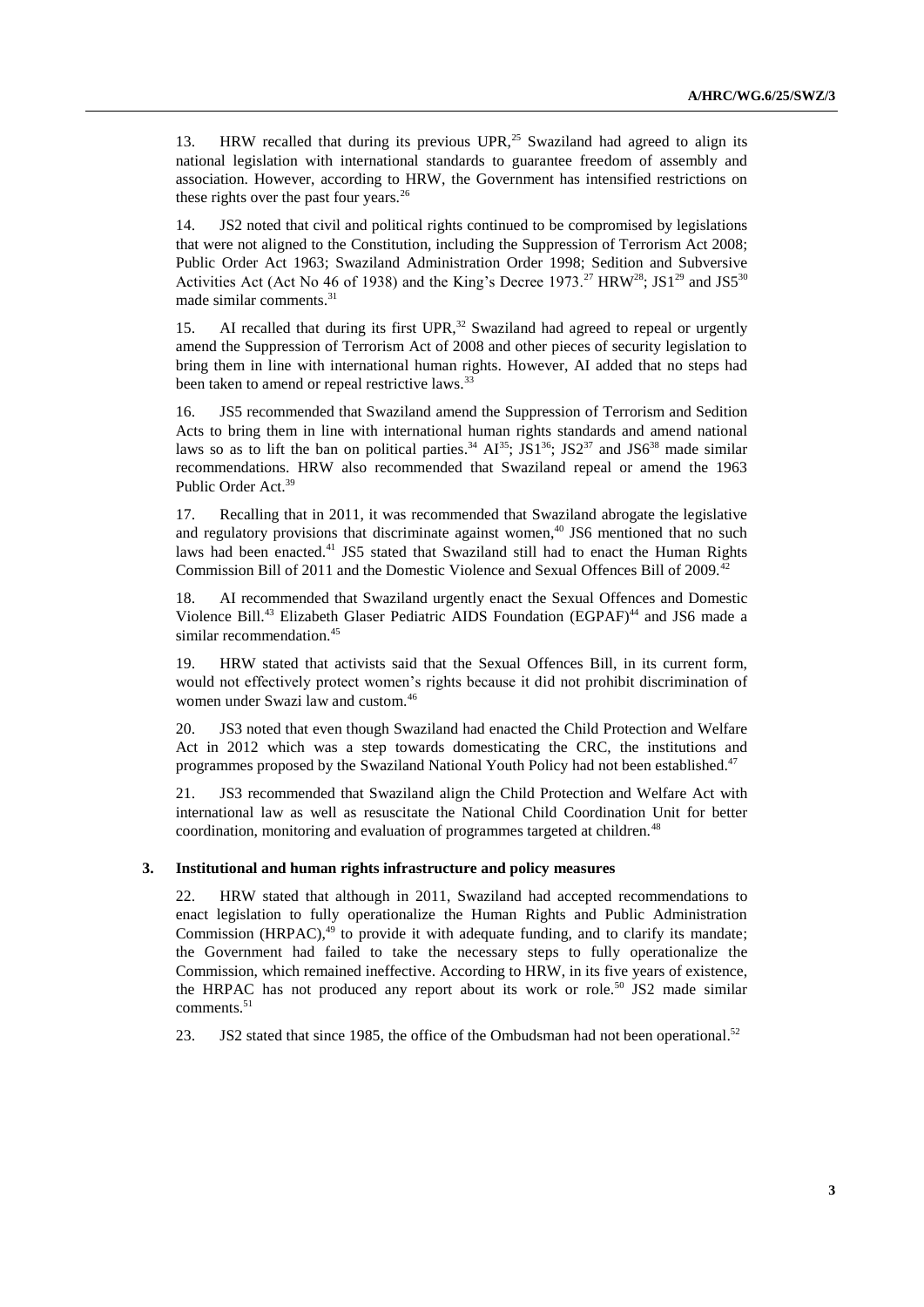# **B. Cooperation with human rights mechanisms**

24. ICJ recommended that Swaziland implement decisions and recommendations of regional and international human rights mechanisms in respect of its obligations under international law.<sup>53</sup>

#### **1. Cooperation with treaty bodies**

25. JS2 mentioned that the initial report to the Human Rights Committee had been overdue since 2005.<sup>54</sup>

#### **2. Cooperation with special procedures**

26. AI recalled that during its first UPR,<sup>55</sup> a number of important recommendations had been rejected by Swaziland, including a standing invitation to UN Special Procedures.<sup>56</sup>

27. JS5 stated that in 2012 and 2015, Swaziland had received requests for visits from the Special Rapporteur on the independence of judges and lawyers and from the Special Rapporteur on the human right to safe drinking water and sanitation respectively, but neither of them had received an invitation. JS5 added that Swaziland had not invited the Special Rapporteur on the promotion and protection of the right to freedom of opinion and expression since the request made in  $2003$ .<sup>57</sup>

28. JS1 recommended that Swaziland extend a standing invitation to the UN Special Procedures,<sup>58</sup> in particular to the Special Rapporteurs on human rights defenders; on freedom of expression; and on freedom of peaceful assembly and association.<sup>59</sup> HRW made similar recommendations.<sup>60</sup> JS5 recommended that Swaziland extend an invitation to the Special Rapporteurs on the independence of judges and lawyers and on the human right to safe drinking water and sanitation in accordance with their request.<sup>61</sup>

# **C. Implementation of international human rights obligations**

### **1. Equality and non-discrimination**

29. HRW noted that the Constitution does not include marital status or sexual orientation as a protected ground against discrimination.<sup>62</sup>

30. Stating that women, especially those living in rural areas under traditional leaders were often subjected to discrimination and harmful practices,<sup>63</sup> HRW recommended that Swaziland enact reforms to ensure equality for women and prevent their discrimination in law and practice, particularly under Swazi law and custom.<sup>64</sup>

31. EGPAF noted that there were several societal drivers of the HIV epidemic in Swaziland, including stigma and discrimination against persons living with HIV<sup>65</sup> as well as gender inequality and gender-based violence.<sup>66</sup> In addition, traditional practices that place women at a higher risk of HIV continue, including "wife inheritance" by a male relative of the deceased husband. 67

32. EGPAF recommended that Swaziland make greater efforts to address stigma and discrimination, as well as gender inequality and gender-based violence as part of the national HIV/AIDS response, and take all appropriate measures to end traditional practices such as the "wife inheritance" and intergenerational sex.<sup>68</sup>

33. JS4 stated that the discrimination of lesbian, gay, bi-sexual, transgender and intersex (LGBTI) persons based on either actual or perceived sexual orientation or gender identity persisted and that same-sex sexual conduct between male persons was still criminalized. 69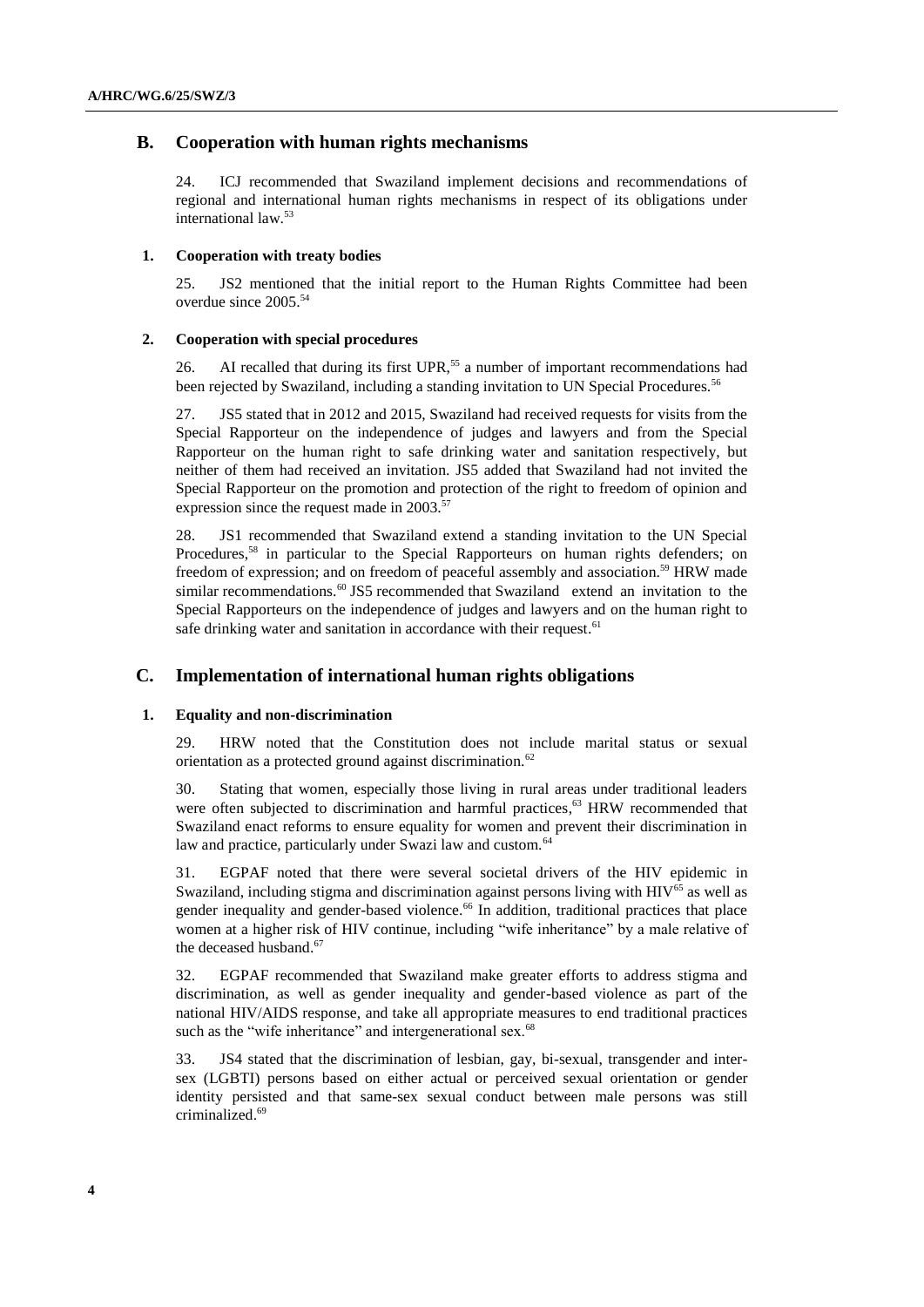34. JS4 recommended that Swaziland ensure that discriminatory and invasive customary laws are abrogated as well as review the laws that undermine LGBTI persons' rights.<sup>70</sup> HRW recommended that Swaziland decriminalise same-sex relations.<sup>71</sup>

35. HRW recommended that Swaziland reconsider and commit to recommendations for reforms rejected during its first  $UPR<sup>72</sup>$  including ensuring enjoyment of the right to health without discrimination on the basis of sexual orientation or gender identity; and prevention of discrimination based on marital status and sexual orientation.<sup>73</sup>

## **2. Right to life, liberty and security of the person**

36. JS2 mentioned that there was currently a *de facto* moratorium on executions in Swaziland and that the last executions had taken place in 1983. However, the death penalty still existed. 74

37. JS6 recalled that in  $2011<sup>75</sup>$  Swaziland did not accept several recommendations to accede to the ICCPR-OP 2 and abolish the death penalty.<sup>76</sup> It added that King Mswati III recently pardoned two death row inmates, commuting their sentences to life imprisonment. 77

38. JS6 recommended that Swaziland abolish the death penalty.<sup>78</sup>

39. AI explained that according to the Constitution, lethal force could potentially be used in a range of circumstances, including defending property; making a lawful arrest; preventing the escape of a lawfully detained person or suppressing a riot. It added that these grounds were inconsistent with international human rights law on the use of force and firearms by law enforcement officials, and open to abuse.<sup>79</sup>

40. AI repeated its concerns that law enforcement officials used excessive force against peaceful demonstrators, used lethal force without justification against criminal suspects, and torture and other ill-treatment against arrested or detained persons. In some cases, such ill-treatment has resulted in deaths in custody. According to AI, there had been no proper investigations into and accountability for these cases.<sup>80</sup> JS2<sup>81</sup> and JS6<sup>82</sup> made similar comments.

41. AI recommended that Swaziland institute an urgent review of laws, regulations and procedures relating to the use of force and firearms by law enforcement officials and implement a process for the establishment of an independent and impartial body to oversee and investigate alleged human rights violations by the security forces.<sup>83</sup>

42. JS6 stated that since 2011, cases of mob justice, killings, and torture of persons usually suspected of witchcraft, or theft had been observed.<sup>84</sup> It added that torture and degrading punishment were also perpetrated by the army, in particular along the borderlines or informal crossings.<sup>85</sup>

43. According to AI, certain laws, such as the Suppression of Terrorism Act, increase the risk of torture, including by allowing detention without trial and not obliging the authorities to produce the detainee in court at any stage.<sup>86</sup> JS6 made similar comments.<sup>87</sup>

44. JS6 noted that there were numerous cases where citizen had been killed by game rangers for alleged poaching. According to the law, game rangers are immune from prosecution for killing suspected poachers and empowered to use firearm in the execution of their duties. <sup>88</sup> JS2 added that a parliamentary committee, appointed to investigate the alleged brutality of game rangers, had reported nine incidents of deaths and injuries against game rangers and 33 against suspected poachers.<sup>89</sup>

45. JS6 recommended that Swaziland amend the Game Act to allow for the prosecution of all perpetrators of extra-judicial killings and train game rangers on the importance of human rights.<sup>90</sup>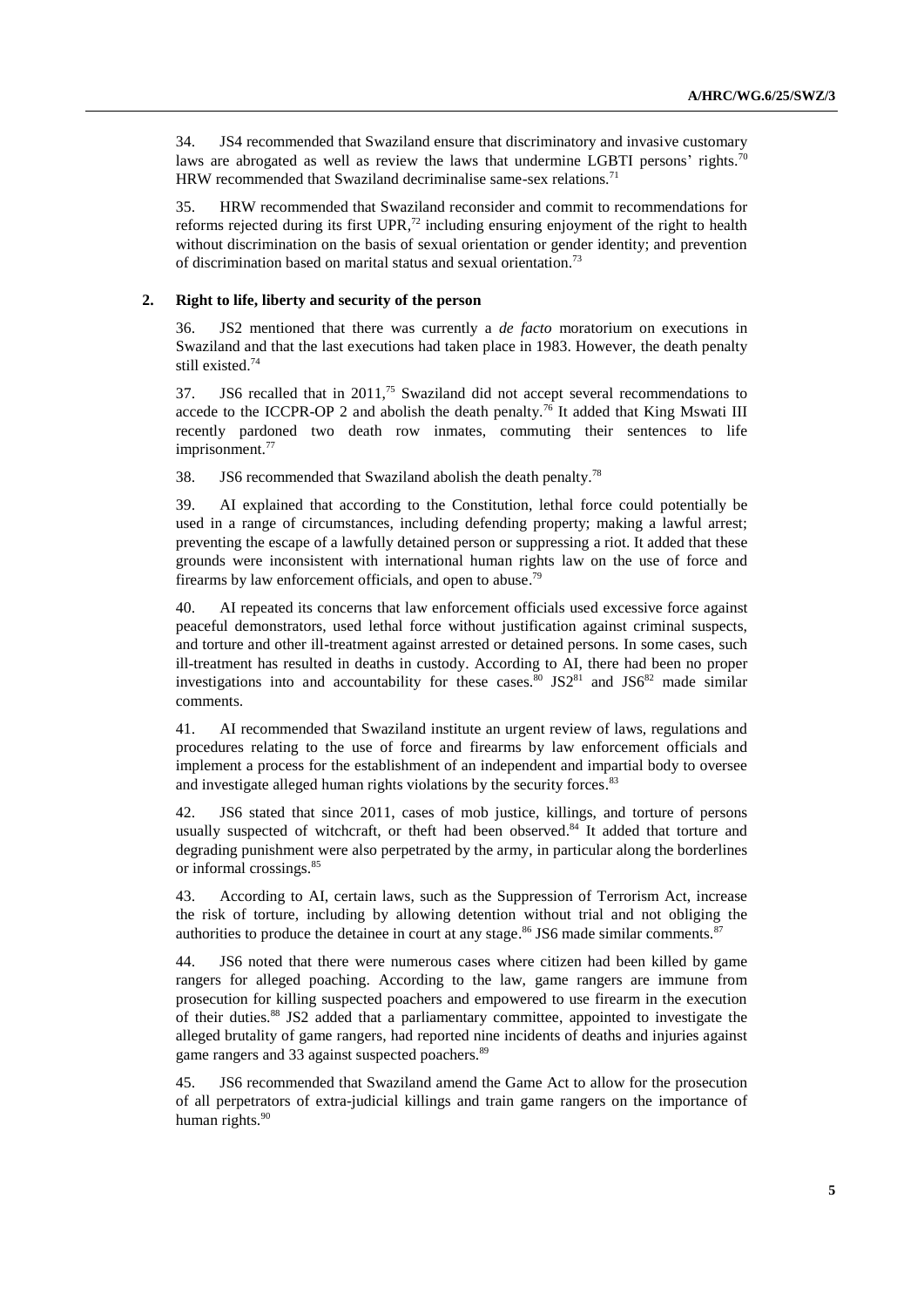46. JS5 recommended that Swaziland immediately implement measures to prevent, investigate and prosecute all cases of torture as agreed during its previous UPR.<sup>91</sup>

47. JS5 noted that many of those charged with crimes in connection with the peaceful exercise of their rights to freedom of expression, association and assembly were also subjected to arbitrary arrests and detentions, prolonged pre-trial detention and unfair trials.<sup>92</sup>

48. JS5 recommended that Swaziland ensure access to justice and adequate redress for victims of arbitrary arrests and illegal detention and that those responsible for them be held accountable.<sup>93</sup>

49. JS4 noted that human rights abuses and violations against LGBTI persons continued to go undocumented, unreported and unprosecuted and added that these violations were legally perpetrated by State and non-State actors.<sup>94</sup>

50. JS4 recommended that Swaziland condemn utterances and other forms of hate speech by politicians and public officials and ensure prosecution of State agents who commit human rights violations against LGBTI individuals and their organizations. 95

51. JS2 stated that detention centres and prison conditions were labelled to be below humane and liveable standards. Prisons are overpopulated; there is no separation between female detainees and convicts and female juveniles are held in adult correctional facilities. 96

52. AI stated that women's right to equality was not protected by the provision guaranteeing that "a woman shall not be compelled to undergo or uphold any custom to which she is in conscience opposed". According to AI, this formulation places an undue burden on the individual woman when it is the responsibility of the State to prohibit and condemn all forms of harmful practices which negatively affected women.<sup>97</sup>

53. HRW recommended that Swaziland fully enforce and implement the constitutional provisions that no woman shall be forced to take part in a custom which she objects to.<sup>98</sup>

54. Noting that gender based violence (GBV), particularly sexual violence,<sup>99</sup> was a growing problem in Swaziland, <sup>100</sup> JS6 recommended that Swaziland review all criminal laws and procedures on sexual offences and GBV to eliminate gender bias and ensure that justice and fairness are accorded to both the survivor and the perpetrator.<sup>101</sup>

55. The Global Initiative to End All Corporal Punishment of Children (GIEACPC) recalled that during its first UPR,<sup>102</sup> Swaziland had accepted a recommendation to raise awareness on alternatives to corporal punishment.<sup>103</sup> GIEACPC noted that the Children's Protection and Welfare Act 2012 included prohibition of corporal punishment as a sentence of the courts, but corporal punishment remained lawful in all other settings.<sup>104</sup> JS3 stated that corporal punishment by teachers was legal and routinely practiced.<sup>105</sup>

56. GIEACPC recommended that Swaziland clearly prohibit all corporal punishment of children in all settings including the home and explicitly repeal all legal defences for the use of corporal punishment in childrearing and education.<sup>106</sup> JS3 made a similar recommendation.<sup>10</sup>

57. JS3 stated that there was a growing trend of child and youth abuse by the State and parents purportedly in "the best interests of the child". It added that children and youth were illegally incarcerated in prison centres by parents in collaboration with the Commissioner of Correctional Services, who claimed that the children were unruly.<sup>108</sup>

### **3. Administration of justice, including impunity, and the rule of law**

58. AI noted that since 2011, Swaziland had been experiencing a crisis in rule of law, affecting the protection of human rights and access to justice for victims of human rights violations.<sup>109</sup>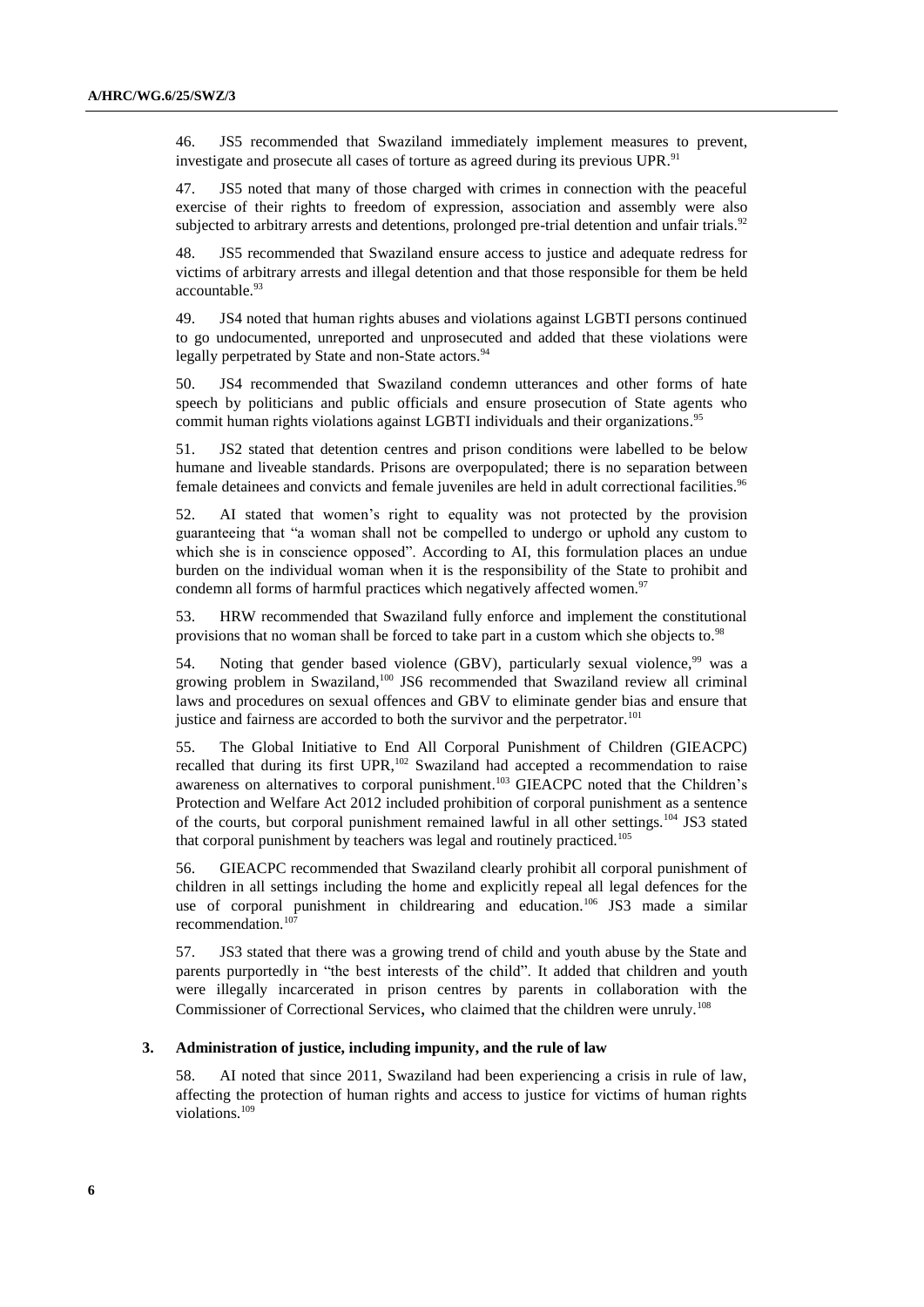59. ICJ stated that since Swaziland's first UPR, the rule of law and the right to a fair trial had been severely weakened by the authorities.<sup>110</sup> According to ICJ, the judges' appointment process continues to pose a threat to judicial independence and impartiality<sup>111</sup> and some recent judicial appointments have given rise to concern about the lack of qualification of those appointed.<sup>112</sup> HRW noted that the King exercised control over the judiciary and appointed judges.<sup>113</sup>

60. Noting that the King was protected from any law suits and that anyone acting on his behalf was treated as above the law, <sup>114</sup> HRW recommended that Swaziland revise or amend legislation providing excessive powers to the King.<sup>115</sup>

61. JS5 stated that during Chief Justice Ramodibedi's tenure, a number of irregularities occurred in criminal proceedings, particularly those of a political nature**.** Irregularities included judges with a vested interest in a case refusing to recuse themselves, failure to provide written judgements and the apparent manipulation of the court roll to ensure cases are brought before certain judges. $116$ 

62. JS5 recommended that Swaziland ensure the independence of the judiciary, prosecute and punish those responsible for acts undermining the independence or impartiality of judicial proceedings as well as ensure that the rules relating to the appointment and removal of judges are in line with the Basic Principles on the Independence of the Judiciary.<sup>117</sup>  $AI^{118}$ , HRW<sup>119</sup>, ICJ<sup>120</sup> and JS1<sup>121</sup> made similar recommendations.

63. ICJ recommended that Swaziland introduce and implement a case allocation and management system that is impartial and fair, removing direct control by the Chief justice or the ability of any single judicial officer to influence the allocation and management of cases.<sup>122</sup>

64. According to ICJ, although Swaziland accepted in its first UPR,<sup>123</sup> recommendations to put in place human rights training programmes for members of the judiciary and law enforcement officials, none of them have been implemented.<sup>124</sup>

65. ICJ recommended that Swaziland urgently develop a code of conduct for judges with a view to strengthening the integrity of the judiciary and improving the accountability of judges.<sup>125</sup> It also reiterated the recommendation to set up a training programme for members of the judiciary and law enforcement officials.<sup>126</sup>

66. AI stated that lawyers and independent-minded judges had been threatened with violence, arrest, prosecution and other forms of harassments as a consequence of their advocacy for the rule of law.<sup>127</sup>

67. JS5 recommended that Swaziland ensure that lawyers are not subjected to prosecution, sanctions or threats thereof for any action taken in accordance with recognized professional duties and raise awareness of the Basic Principles on the Role of Lawyers among lawyers, judges and prosecutors, by giving them periodically, appropriate mandatory education and training on the Principles.<sup>128</sup>

68. JS5 mentioned that in April 2015, the Anti-Corruption Commission had brought an application for an arrest warrant against Minister of Justice Shongwe; Chief Justice Ramodibedi; Judges Simelane and Annandale, as well as High Court Registrar Nhlabatsi for defeating the ends of justice. In May 2015, the charges against Annandale and Nhlabatsi were withdrawn and Chief Justice Ramodibedi was dismissed. Noting that in June 2015, seven acting judges had been appointed, JS5 raised concerns at the close family ties of the appointed judges and how this would affect the independence of the judiciary.<sup>129</sup>  $AI<sup>130</sup>$  and ICJ<sup>131</sup> made similar comments.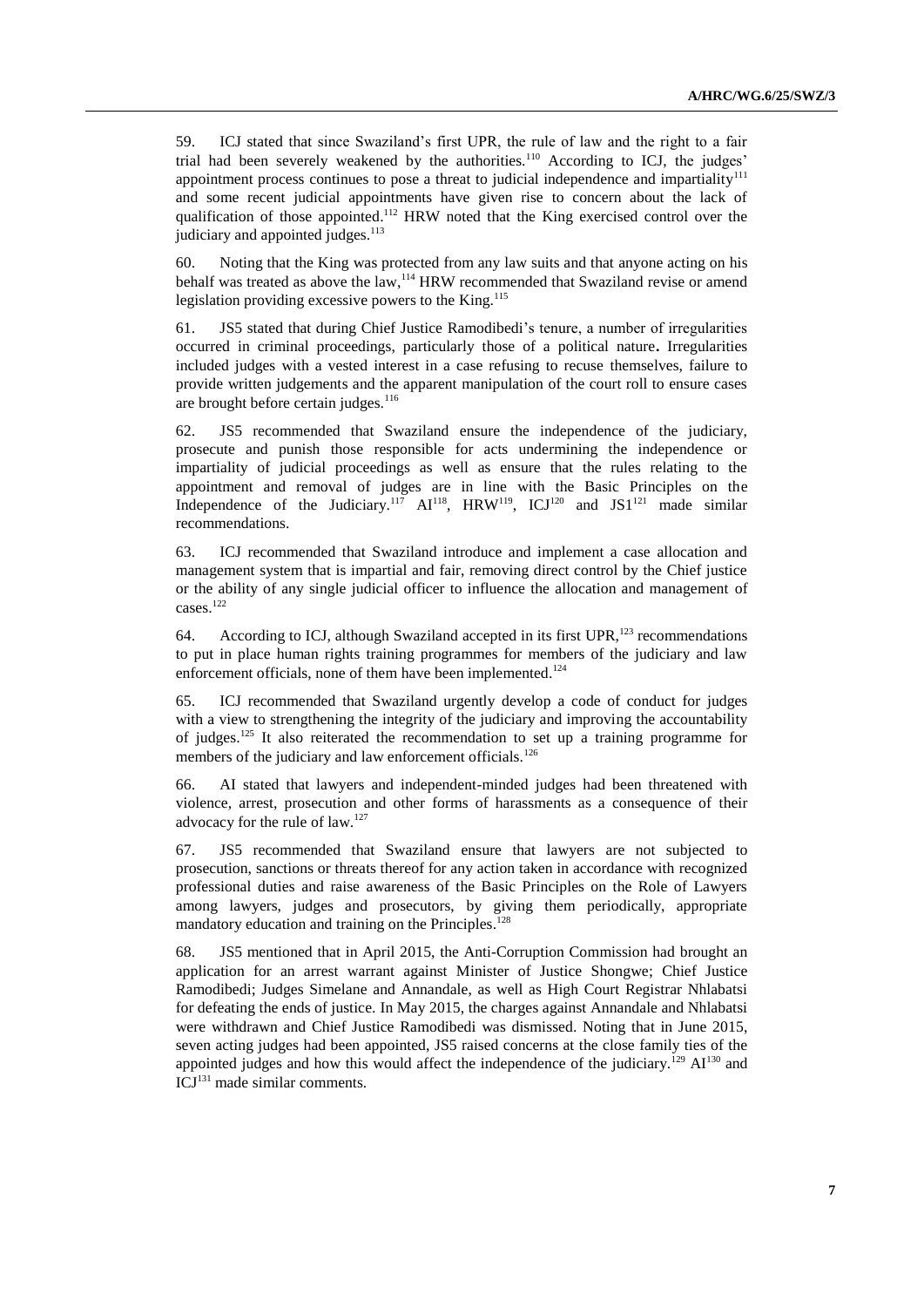### **4. Right to privacy, marriage and family life**

69. JS3 noted that the legal age of marriage was 18 years for both boys and girls, but, with parental consent and approval from the Minister of Justice, girls may marry at 16. It added that although the Deputy Prime Minister had spoken out against the traditional practice that permit marriages for girls as young as 13, civil law was generally not enforced to prevent it.<sup>132</sup>

## **5. Freedom of expression, association and peaceful assembly, and right to participate in public and political life**

70. JS1 stated that the rights to freedom of expression, association and assembly remained threatened and human rights defenders and civil society organisations were targeted for the work they do.<sup>133</sup>  $AI^{134}$ , HRW<sup>135</sup>, JS2<sup>136</sup> and JS5<sup>137</sup> made similar comments.

71. JS1 mentioned that in 2012, the African Commission on Human and People's Rights had adopted a resolution on the human rights situation in Swaziland and had called on the Government to respect, protect and fulfil the rights to freedom of expression, association and assembly.<sup>138</sup>

72. JS1 was concerned at restrictions on freedom of expression, assembly and association on the basis of draconian colonial era laws and others promulgated by the authorities. Principally, these laws, which include the Sedition and Subversive Activities Act (1938) and the Suppression of Terrorism Act (2008), have been subjectively interpreted at various times to curb fundamental freedoms and convict and imprison human rights defenders and journalists.<sup>139</sup> AI<sup>140</sup>, HRW<sup>141</sup> and JS5<sup>142</sup> made similar comments.

73. AI recommended that Swaziland remove all restrictions, in law and practice, which prevent the full enjoyment of the right to freedom of expression as guaranteed under the ICCPR and other international standards.<sup>143</sup> HRW<sup>144</sup>, JS1<sup>145</sup> and JS5<sup>146</sup> made similar recommendations.

74. JS1 stated that regular threats emanating from the authorities and the royal family to journalists led to Government censorship and self-censorship by the media further curtailing democratic freedoms.<sup>147</sup> HRW made similar comments.<sup>148</sup>

75. AI mentioned that fourteen people were currently charged under the 2008 Suppression of Terrorism Act and the 1938 Sedition and Subversive Activities Act in five separate trials. The trials have all been postponed, pending the outcome of a constitutional challenge to the laws under which the charges were made.<sup>149</sup> JS5 made similar comments.<sup>150</sup>

76. JS1 recommended that Swaziland withdraw all charges against organisations and individuals under the Suppression of Terrorism Act and lift the restrictions that prevent them from carrying out their human rights activities. It also recommended examining charges against persons, organisations and movements under the Sedition and Subversives Activities Act with a view to annulling restrictions against them.<sup>151</sup>

77. JS2 noted that independent media was still almost non-existent as it was not legally recognized or allowed to operate. The Swaziland Broadcasting and Broadcasting Corporation Bills of 2010 have still not been passed five years after they were drafted. According to JS2, there is undue censorship of information particularly within the Stateowned media house.<sup>152</sup>

78. JS1 recommended that Swaziland open up the environment in which the media operates to allow registration and operation of more independent newspapers and media houses.<sup>153</sup> JS2 made a similar recommendation.<sup>154</sup>

79. HRW mentioned that in March 2014, after Thulani Maseko, human rights lawyer and Bheki Makhubu, editor of the magazine *The Nation*, had published two articles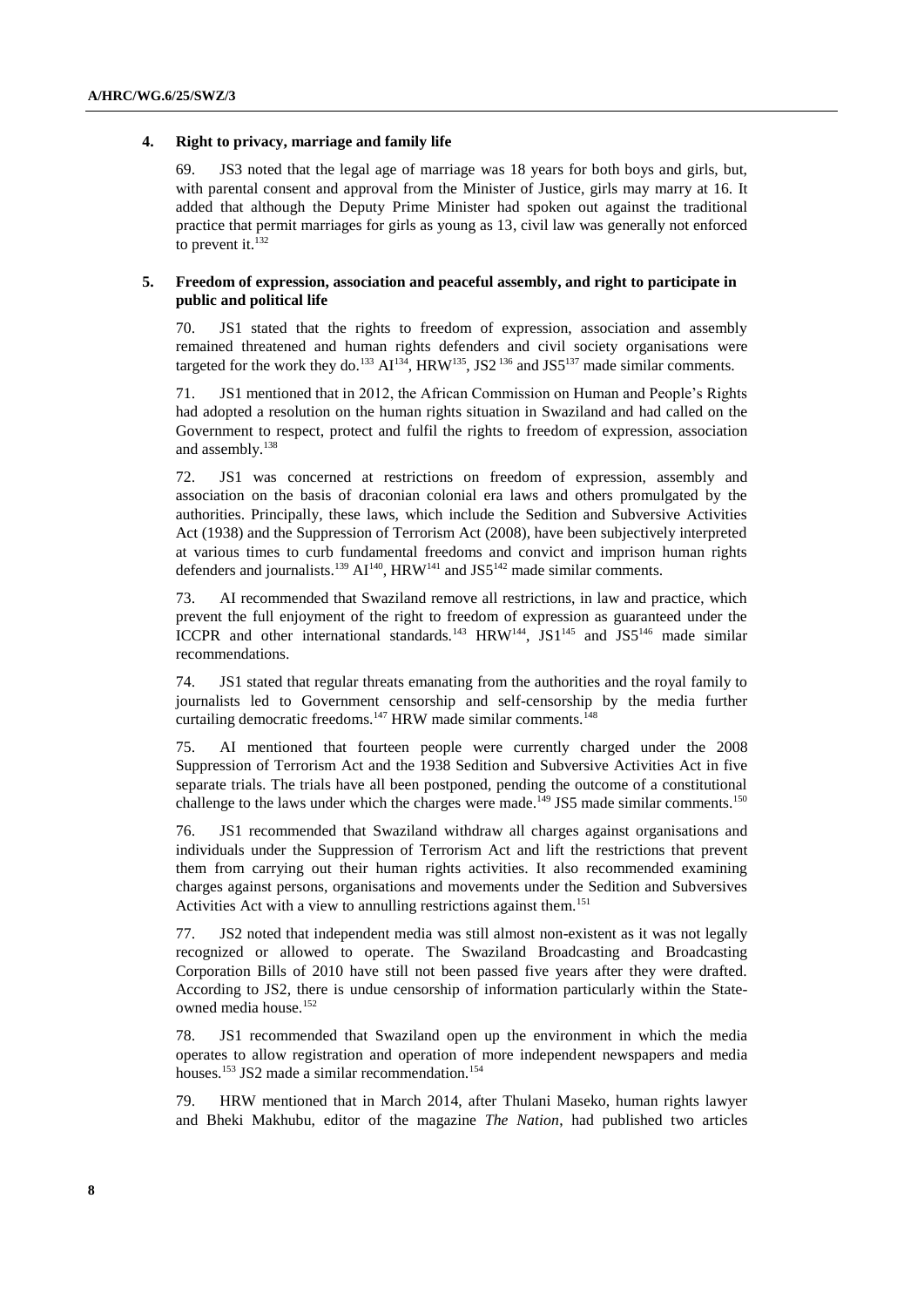criticizing the judiciary; both were arrested, tried, and convicted of contempt of court. In July 2014, both were sentenced to two years in prison and in June 2015, the Supreme Court granted Maseko and Makhubu's appeal and ordered their release from prison.<sup>155</sup> AI<sup>156</sup>, ICJ,<sup>157</sup> JS1,<sup>158</sup> JS2,<sup>159</sup> and JS5<sup>160</sup> made similar comments.

80. JS5 recommended that Swaziland respect, protect and promote the right to freedom of expression, in accordance with its undertaking during the 2011 UPR, including by ensuring that people are not arbitrarily arrested, detained or subjected to politicallymotivated trials for the peaceful expression of their opinion and criticism of Government and the judiciary.<sup>161</sup> HRW<sup>162</sup> and JS1<sup>163</sup> made similar recommendations.

81. AI recalled that during its first  $UPR$ ,<sup>164</sup> Swaziland agreed to create an enabling environment for civil society where citizens were free to exercise fully their rights to freedom of peaceful assembly and association.<sup>165</sup> JS1 made a similar comment.<sup>166</sup>

82. JS1 stated that the Public Order Act often had been used to curb freedom of assembly and prevent trade unions and other groups from holding peaceful protests.<sup>167</sup> It remained concerned that the authorities regularly suppressed peaceful demonstrations and noted that persons considered leaders of such protests had been arrested and subjected to judicial persecution. 168

83. JS1 recommended that Swaziland allow all peaceful protests to take place and authorities should stop preventing demonstrations and adopt best practices on freedom of peaceful assembly prescribed by the United Nations Special Rapporteur on freedom of peaceful assembly and association.<sup>169</sup> JS1 also recommended that the Public Order Act be reviewed and its section 3 repealed which requires individuals or groups to seek permission from the police before they can hold protests. $170$ 

84. HRW explained that the Constitution does not address the formation or role of political parties. Swaziland practices an electoral system based on individual merit and excludes the participation of political parties in elections. According to HRW, traditional leaders and chiefs have powers to restrict access to their territories, and have often used these powers to bar civil society groups and political groups like the Ngwane National Liberatory Congress and PUDEMO from holding meetings, recruiting, or any kind of presence in their areas.<sup>171</sup>  $AI^{172}$ , JS1<sup>173</sup> and JS2<sup>174</sup> made similar comments.

85. JS1 stated that major political formations and unions had been banned by the authorities using harsh provisions of the Suppression of Terrorism Act.<sup>175</sup> It added that the 1938 Act criminalises spoken or published statements which have a "seditious intention", but the definitions of sedition were overly broad and had been subjectively interpreted by the authorities.<sup>176</sup> AI<sup>177</sup>, HRW<sup>178</sup>, JS2<sup>179</sup> and JS5<sup>180</sup> made similar comments.

86. JS5 noted that individuals had been charged with terrorism and sedition for participating in peaceful assemblies and/or associating with political parties, especially the People's United Democratic Movement (PUDEMO) and the youth wing of PUDEMO, the Swaziland Youth Congress. Two other parties, the South African-based Swaziland Solidarity Network and the Swaziland People's Liberation Army also remained branded as terrorist entities.<sup>181</sup> JS1 made similar comments.<sup>182</sup>

87. JS5 recommended that Swaziland respect the rights of all its citizens to freedom of assembly and freedom of association, particularly by allowing labour, political and civil groups to assemble peacefully, free from Government interference and ensure that political parties, organisations and associations with peaceful objective are not labelled terrorist groups merely because they are critical of the Government.<sup>183</sup>  $AI^{184}$ , JS1<sup>185</sup> and JS2<sup>186</sup> made similar recommendations. HRW recommended that Swaziland revoke the king's 1973 decree on political parties and allow the registration and operation of political parties, and introduce multi-party democratic elections.<sup>187</sup> JS5 made a similar recommendation.<sup>188</sup>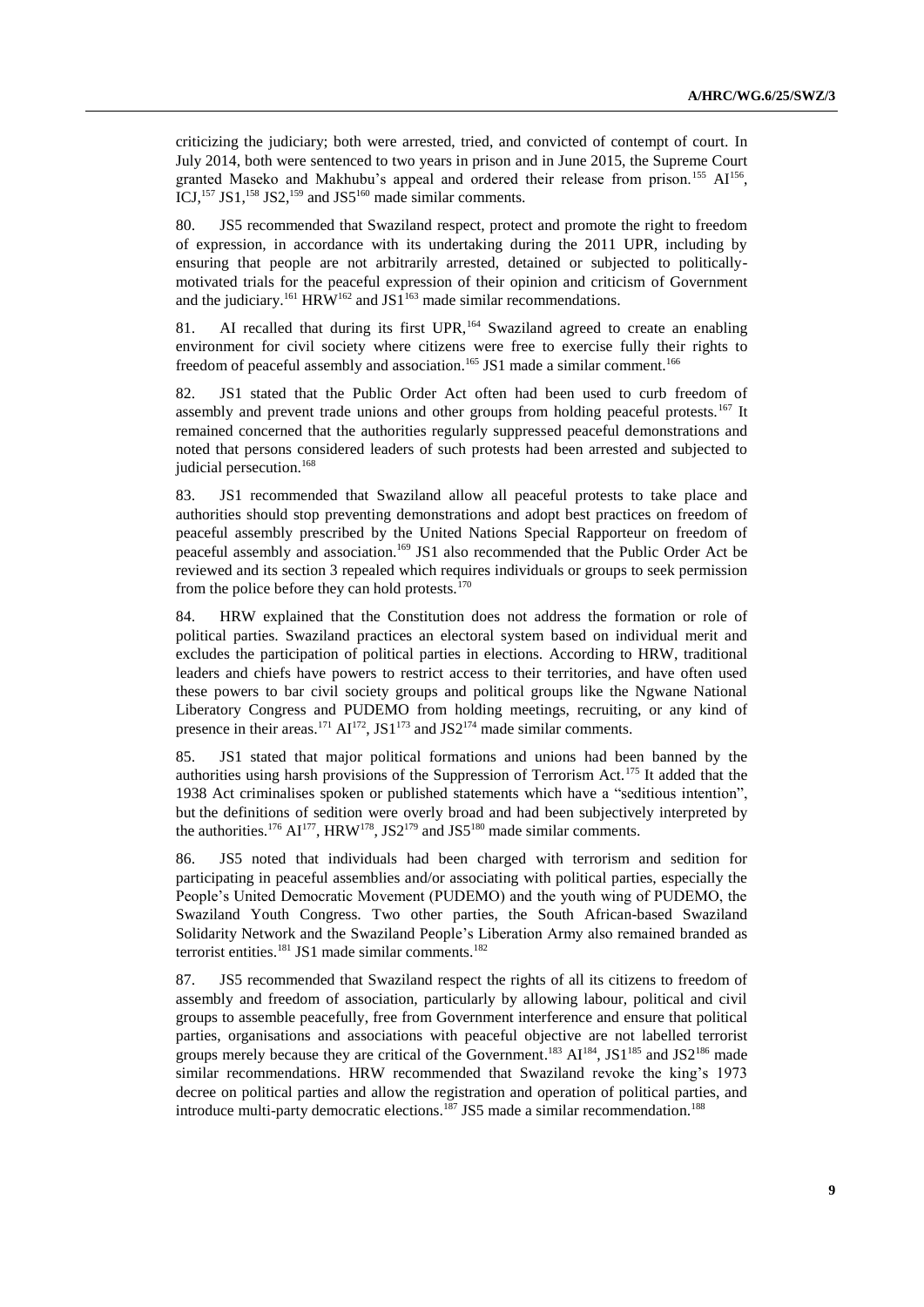88. JS1 stated that the Government had refused to recognise the registration of the Trade Union Congress of Swaziland (TUCOSWA).<sup>189</sup> AI noted that TUCOSWA had been finally registered in May 2015.<sup>190</sup>

89. JS2 noted that the Government was working on a Tinkhundla and Regional Administration Bill of 2010 that had negative effects for civil society organisations in terms of their access to communities at grass-root levels.<sup>191</sup>

90. JS1 was concerned that human rights activists had been arrested and persecuted for the work and others have been threatened by senior government officials including by the Prime Minister.<sup>192</sup> JS2 noted that human rights activists continue to leave the country to seek refuge, escaping from arrest and torture by the police.<sup>193</sup>

91. JS1 recommended that Swaziland investigate all cases of intimidation of civil society activists and human rights defenders and allow human rights defenders to carry out their activities without restrictions and without the threat of being reprimanded and charged under the Sedition and Suppressive Activities Act and the Suppression of Terrorism Act.<sup>194</sup>

92. JS3 was concerned that government agencies and the police had unleashed hostility and intimidation *vis-a-vis* youth formations, and that the Ministry for the Youth had rebuffed any youth formation outside the SNYC.<sup>195</sup>

93. JS4 stated that owing to laws combined with social stigma and prejudices, LGBTI organisations were not able to register and operate freely.<sup>196</sup>

94. JS1 recommended that Swaziland register all labour unions and recognise their legitimacy in catering to the rights of workers as well as respect the right of all Swazis to form associations and belong to groups in line with constitutional provisions and international human rights. 197

### **6. Right to social security and to an adequate standard of living**

95. JS3 stated that Swaziland seemed to be regressing in terms of its commitment to improving the rights of children and youth. It added that the Government did not have any social services for children from evicted families, children with disabilities, children living with HIV/AIDS, child headed households, and children in poverty.<sup>198</sup>

# **7. Right to health**

96. EGPAF stated that Swaziland had the highest HIV prevalence rate in the world, with almost 28 percent of persons of 15 and older living with HIV. According to EGPAF, Swaziland has shown remarkable political commitment to ending the HIV/AIDS epidemic, and was close to achieving elimination of mother-to-child transmission of HIV.<sup>199</sup> Noting that women and children suffered heavily from HIV in Swaziland,<sup>200</sup> EGPAF explained that prevention would require societal behavioural changes and the intensification of education and awareness-raising among all parts of the population.<sup>201</sup>

97. EGPAF recommended that Swaziland continue to provide significant financial support for the national HIV/AIDS response; ensure sufficient numbers of properly trained health care workers and take further steps to improve access to high-quality, ageappropriate sexual and reproductive health care education and services.<sup>202</sup>

98. Noting that the HIV/AIDS prevalence among the youth was very high, JS3 was concerned that health workers contributed to worsening the problem due to hostility and negative attitudes towards young people seeking health services related to sexual reproductive health services. 203

99. JS4 stated that Swaziland had taken measures to ensure that there was universal access to care and treatment with special focus on women. It added that these HIV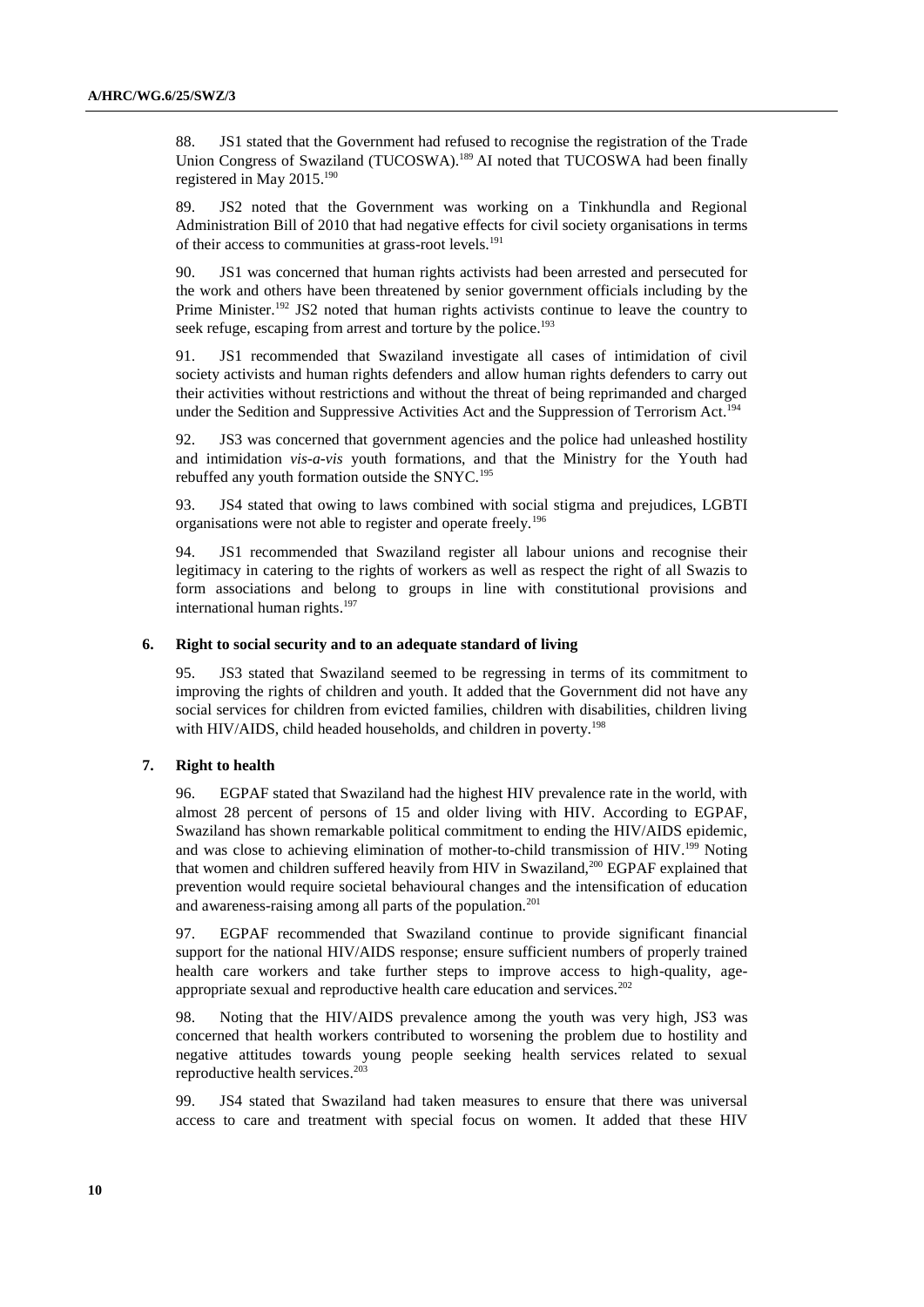strategies had not been holistic in addressing all vulnerable populations and that the LGBTI population had been left in the fringes with little or no targeted programmes.<sup>204</sup>

100. JS4 recommended that Swaziland ensure equal access to general health care and HIV/AIDS prevention, testing, treatment and care services in the public domain for LGBTI persons as well as work to make transition related and gender affirming health care accessible and affordable for transgender and intersex persons.<sup>205</sup>

101. JS3 noted that unsafe and illegal abortions still continue to put young people at risk, often leading to deaths. According to the Ministry of Health and Social Welfare, illegal abortions amount to 19 percent of maternal mortality rates. Abortion in Swaziland is criminalised, but may be permitted under certain conditions.<sup>206</sup>

### **8. Right to education**

102. JS3 noted that the quality of education needed to be improved, including of infrastructures, and the number of trained and qualified teachers and funds to cover all expenses for children be increased. Nonetheless, statistics show that the enrolment of grade one students who graduated from primary school has increased from 59.8 per cent in 2007 to 77.9 per cent in 2014.<sup>207</sup>

103. JS3 stated that Government offered tuition fees and basic stationery for orphaned and vulnerable children from primary up to high school. According to JS3, this effort is welcome though very limited and does not comprehensively cover all school necessities such as uniforms for the children.<sup>208</sup>

104. JS3 stated that girl children were often discriminated against and this was reflected in school enrolment ratio with girls at 47 per cent against 53 per cent boys.<sup>209</sup>

105. JS3 recommended that Swaziland standardise tuition fees in public schools to curb the issue of top-up fees which renders education inaccessible and unaffordable for some sections of the society and ensure quality and relevant education at primary, high school and at tertiary level.<sup>210</sup>

106. JS3 stated that children with disabilities remained side-lined in terms of specialised social services; but the Government had managed to accommodate the needs of these children in terms of education.<sup>211</sup>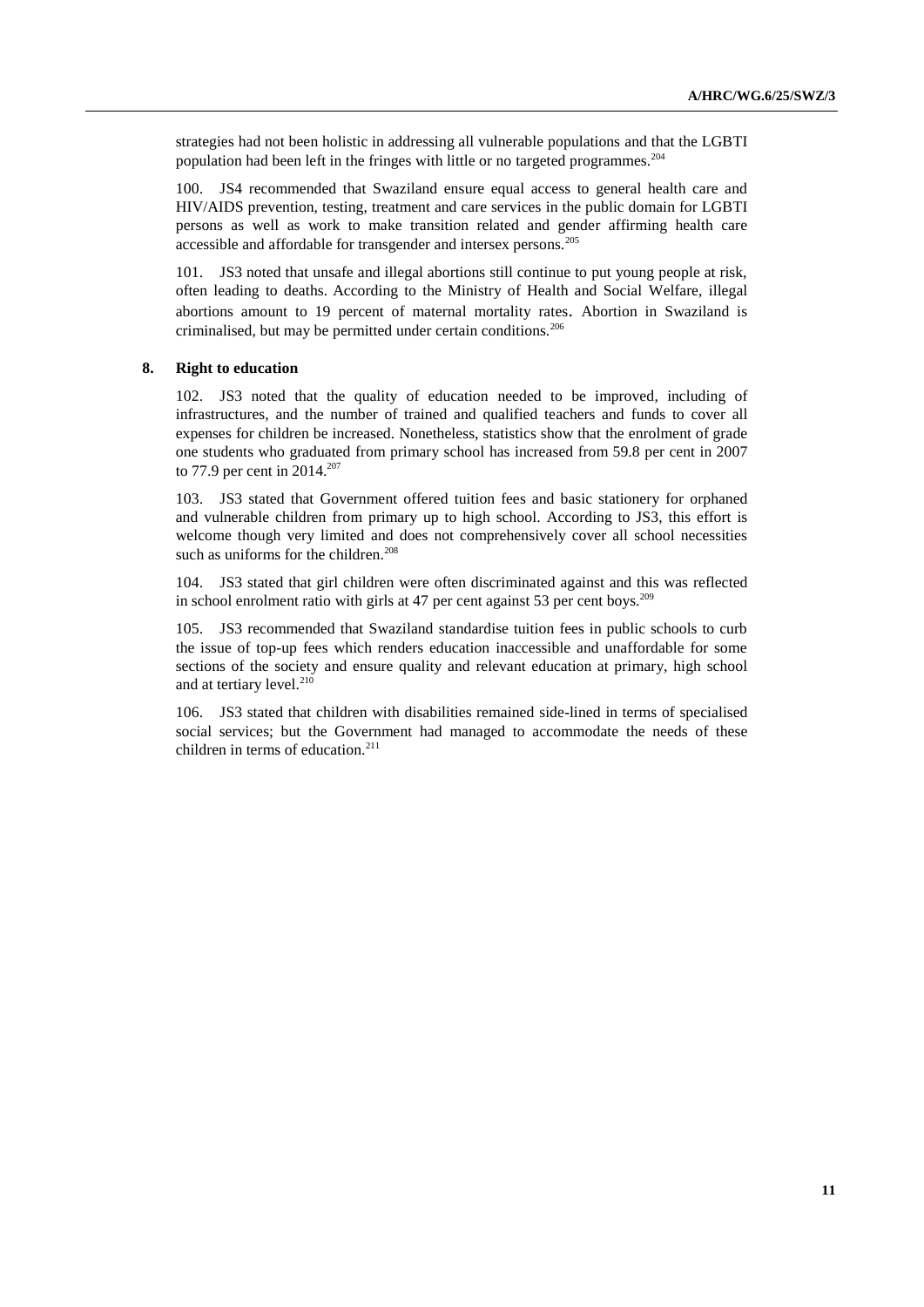*Notes*

| 1 | The stakeholders listed below have contributed information for this summary; the full texts of all |                                                                      |  |
|---|----------------------------------------------------------------------------------------------------|----------------------------------------------------------------------|--|
|   |                                                                                                    | original submissions are available at: www.ohchr.org.                |  |
|   | Civil society                                                                                      |                                                                      |  |
|   | Individual submissions:                                                                            |                                                                      |  |
|   | AI                                                                                                 | Amnesty International, London, UK;                                   |  |
|   | <b>EGPAF</b>                                                                                       | Elizabeth Glaser Pediatric AIDS Foundation, Geneva, Switzerland;     |  |
|   | <b>GIEACPC</b>                                                                                     | Global Initiative to End All Corporal Punishment of Children,        |  |
|   |                                                                                                    | London, UK;                                                          |  |
|   | <b>HRW</b>                                                                                         | Human Rights Watch, New York, USA;                                   |  |
|   | ICJ                                                                                                | International Commission of Jurists, Geneva, Switzerland.            |  |
|   | Joint submissions:                                                                                 |                                                                      |  |
|   | JS <sub>1</sub>                                                                                    | Joint submission 1 submitted by: CIVICUS: World Alliance for         |  |
|   |                                                                                                    | Citizen Participation, Johannesburg, South Africa; and Lawyers for   |  |
|   |                                                                                                    | Human Rights, Swaziland;                                             |  |
|   | JS <sub>2</sub>                                                                                    | Joint submission 2 submitted by: Swaziland Multi-Media Community     |  |
|   |                                                                                                    |                                                                      |  |
|   |                                                                                                    | Network, Swaziland Concerned Church Leaders, Swaziland Coalition     |  |
|   |                                                                                                    | of Concerned Civic Organisations and Constituent Assembly-           |  |
|   |                                                                                                    | Swaziland; Swaziland;                                                |  |
|   | JS3                                                                                                | Joint submission 3 submitted by: SOS-Swaziland; Super Buddies;       |  |
|   |                                                                                                    | Prison Fellowship, Luvatsi-Swaziland Youth Empowerment               |  |
|   |                                                                                                    | Organisation; Swaziland;                                             |  |
|   | JS4                                                                                                | Joint submission 4 submitted by: Rock of Hope (RoH), Swaziland;      |  |
|   |                                                                                                    | Iranti.Org.South Africa; Gender DynamiX.South Africa; Pan Africa     |  |
|   |                                                                                                    | ILGA.South Africa                                                    |  |
|   | JS5                                                                                                | Joint submission 5 submitted by: The Southern Africa Litigation      |  |
|   |                                                                                                    | Centre (SALC); Lawyers for Lawyers Foundation (L4L); International   |  |
|   |                                                                                                    | Bar Association's Human Rights Institute; Judges for Judges (J4J);   |  |
|   | JS <sub>6</sub>                                                                                    | Joint submission 6n submitted by: Swaziland Coalition of Concerned   |  |
|   |                                                                                                    | Civic Organisations (SCCCO): Coordinating Assembly of Non-           |  |
|   |                                                                                                    | governmental Organisations (CANGO); Coalition of the Informal        |  |
|   |                                                                                                    | Economy Associations of Swaziland (CIEAS); Federation of the         |  |
|   |                                                                                                    | Swaziland Business Community (FSBC); Legal Assistance Centre         |  |
|   |                                                                                                    | (LAC); Luvatsi Swaziland Youth Empowerment Organisation; Media       |  |
|   |                                                                                                    | Institute of Southern African (MISA); Swaziland Agricultural and     |  |
|   |                                                                                                    | Plantation Workers Union (SAPWU); Swaziland National Association     |  |
|   |                                                                                                    | of Teachers (SNAT); and Women and Law in Southern Africa             |  |
|   |                                                                                                    | (WLSA) Swaziland.                                                    |  |
|   |                                                                                                    | The following abbreviations are used in UPR documents:               |  |
|   | <b>ICCPR</b>                                                                                       | International Covenant on Civil and Political Rights                 |  |
|   | <b>ICCPR-OP1</b>                                                                                   | <b>Optional Protocol to ICCPR</b>                                    |  |
|   | <b>ICCPR-OP2</b>                                                                                   | Second Optional Protocol to ICCPR, aiming at the abolition of the    |  |
|   |                                                                                                    | death penalty                                                        |  |
|   | <b>CEDAW</b>                                                                                       | Convention on the Elimination of All Forms of Discrimination against |  |
|   |                                                                                                    | Women                                                                |  |
|   | OP-CEDAW                                                                                           | Optional Protocol to CEDAW                                           |  |
|   | CAT                                                                                                | Convention against Torture and Other Cruel, Inhuman or Degrading     |  |
|   |                                                                                                    | <b>Treatment or Punishment</b>                                       |  |
|   |                                                                                                    |                                                                      |  |
|   | OP-CAT                                                                                             | Optional Protocol to CAT                                             |  |
|   | <b>CRC</b>                                                                                         | Convention on the Rights of the Child                                |  |
|   | OP-CRC-AC                                                                                          | Optional Protocol to CRC on the involvement of children in armed     |  |
|   |                                                                                                    | conflict                                                             |  |
|   | OP-CRC-SC                                                                                          | Optional Protocol to CRC on the sale of children, child prostitution |  |
|   |                                                                                                    | and child pornography                                                |  |
|   | OP-CRC-IC                                                                                          | Optional Protocol to CRC on a communications procedure               |  |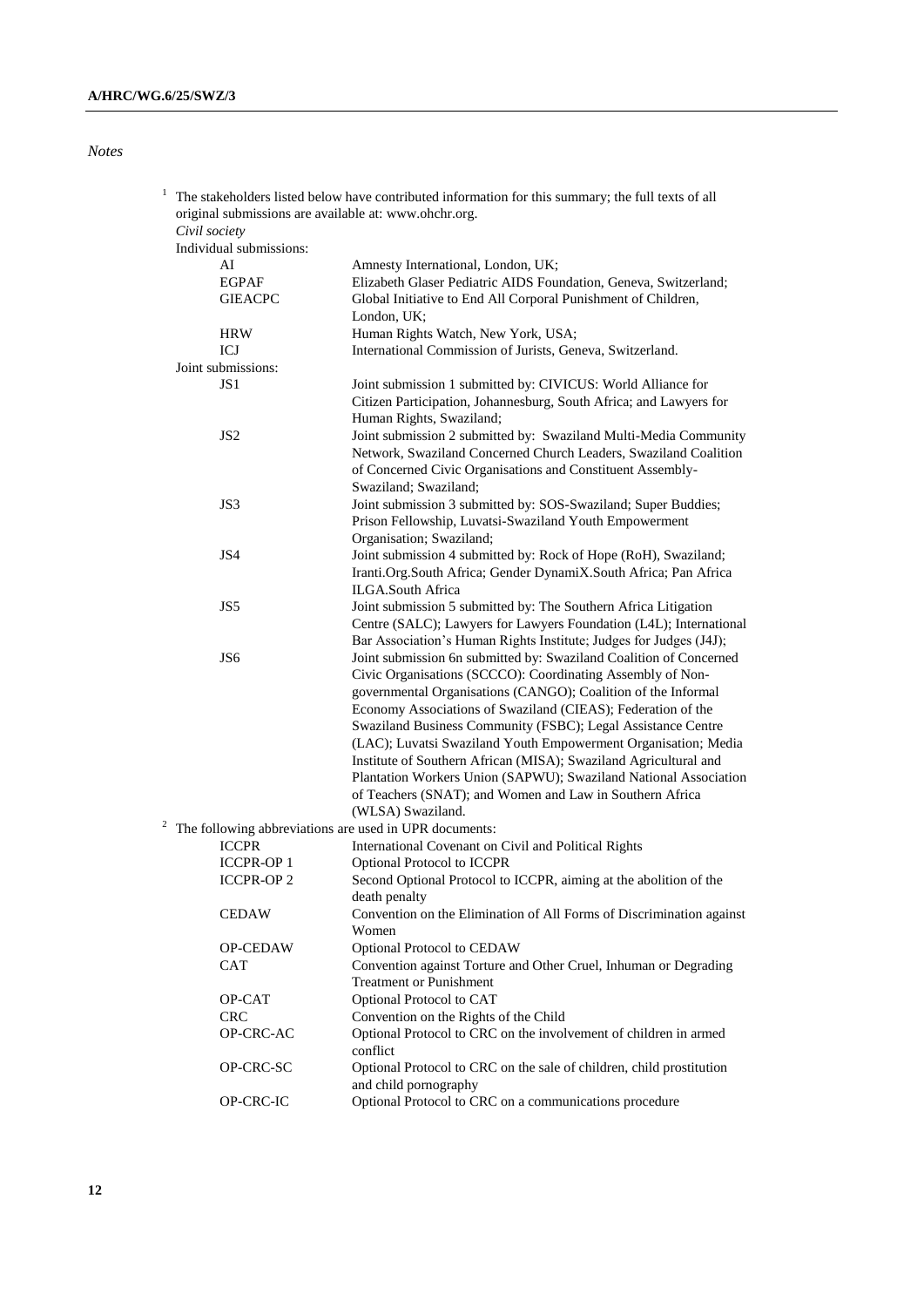|                     | <b>ICRMW</b>                                                       | International Convention on the Protection of the Rights of All |  |
|---------------------|--------------------------------------------------------------------|-----------------------------------------------------------------|--|
|                     |                                                                    | Migrant Workers and Members of Their Families                   |  |
|                     | <b>CRPD</b>                                                        | Convention on the Rights of Persons with Disabilities           |  |
|                     | OP-CRPD                                                            | Optional Protocol to CRPD                                       |  |
|                     | <b>ICPPED</b>                                                      | International Convention for the Protection of All Persons from |  |
|                     |                                                                    | Enforced Disappearance.                                         |  |
| 3<br>$\overline{4}$ | HRW, p. 1. See also JS5, p. 1.                                     |                                                                 |  |
| 5                   | A/HRC/19/6/Add.1, p. 2.                                            |                                                                 |  |
|                     | See also ICJ, para. 16; JS2, para. 1; JS5, p. 4 and JS6, para. 13. |                                                                 |  |
| 6                   | HRW, p. 1 and p. 5.                                                |                                                                 |  |
| 7                   | A/HRC/19/6/Add.1, p. 2.                                            |                                                                 |  |
|                     | <sup>8</sup> ICJ, para. 16.                                        |                                                                 |  |
| 9                   | A/HRC/19/6/Add.1, p. 4.                                            |                                                                 |  |
| 10                  | JS2, para. 1. See also JS5, p. 4 and JS6, para. 9.                 |                                                                 |  |
| 11                  | A/HRC/19/6, p. 13.                                                 |                                                                 |  |
| 12                  | JS3, p. 1. See also JS5, p.4.                                      |                                                                 |  |
| 13                  | ICJ, para. 25.                                                     |                                                                 |  |
|                     | <sup>14</sup> See also JS6, para. V.                               |                                                                 |  |
| 15                  | ICJ, para. 24.                                                     |                                                                 |  |
|                     | $16$ JS5, p. 10.                                                   |                                                                 |  |
|                     | $17$ ICJ, para. 2. See also AI, p. 2.                              |                                                                 |  |
| 18<br>19            | HRW, p. 4.                                                         |                                                                 |  |
|                     | AI, p. 2.                                                          |                                                                 |  |
| 21                  | $20$ JS4, p. 2.                                                    |                                                                 |  |
|                     | AI, p. 3. See also JS6, para. 13.                                  |                                                                 |  |
|                     | $22$ JS6, para. V.                                                 |                                                                 |  |
| 24                  | <sup>23</sup> AI, p. 3. See also JS6, para. 13.                    |                                                                 |  |
| 25                  | JS5, p. 11.                                                        |                                                                 |  |
|                     | A/HRC/19/6/Add.1, p. 4.<br>$^{26}$ HRW, p. 1.                      |                                                                 |  |
| 27                  |                                                                    |                                                                 |  |
|                     | JS2, para. 2.<br><sup>28</sup> HRW, pp. 1 and 2.                   |                                                                 |  |
| 29                  | JS1, paras 2.2, 2.3 and 2.4.                                       |                                                                 |  |
| 30                  | JS5, pp. 4 and 5.                                                  |                                                                 |  |
| 31                  | HRW, pp. 1 and 2.                                                  |                                                                 |  |
|                     | <sup>32</sup> A/HRC/19/6/Add.1, p. 6.                              |                                                                 |  |
| 33                  | AI, p. 1.                                                          |                                                                 |  |
| 34                  | JS5, p. 11.                                                        |                                                                 |  |
| 35                  | AI, p. 6.                                                          |                                                                 |  |
| 36                  | JS1, para. 7.1.                                                    |                                                                 |  |
| 37                  | JS2, para.4.                                                       |                                                                 |  |
| 38                  | JS6, para. V.                                                      |                                                                 |  |
| 39                  | HRW, p. 3.                                                         |                                                                 |  |
| 40                  | A/HRC/19/6/Add.1, p. 2.                                            |                                                                 |  |
|                     | $41$ JS6, para. 20.                                                |                                                                 |  |
| 42                  | JS5, p. 4.                                                         |                                                                 |  |
| 43                  | AI, p. 6.                                                          |                                                                 |  |
|                     | <sup>44</sup> EGPAF, para. V.                                      |                                                                 |  |
| 45                  | JS6, para. 21.                                                     |                                                                 |  |
|                     | $46$ HRW, p. 5.                                                    |                                                                 |  |
| 47                  | JS3, para. 1. See also JS5, p.4.                                   |                                                                 |  |
| 48                  | JS3, para. 3.                                                      |                                                                 |  |
| 49                  | A/HRC/19/6, pp. 13-14.                                             |                                                                 |  |
| 50                  | HRW, p. 4.                                                         |                                                                 |  |
| 51                  | JS2, para. 3.                                                      |                                                                 |  |
| 52                  | JS2, para. 3.                                                      |                                                                 |  |

 $16$ <br> $17$ 

<sup>18</sup> HRW, p. 4. <sup>19</sup> AI, p. 2.  $\frac{20}{21}$ 

<sup>33</sup> AI, p. 1. 34 35<br>36

42 43<br>44

46<br>47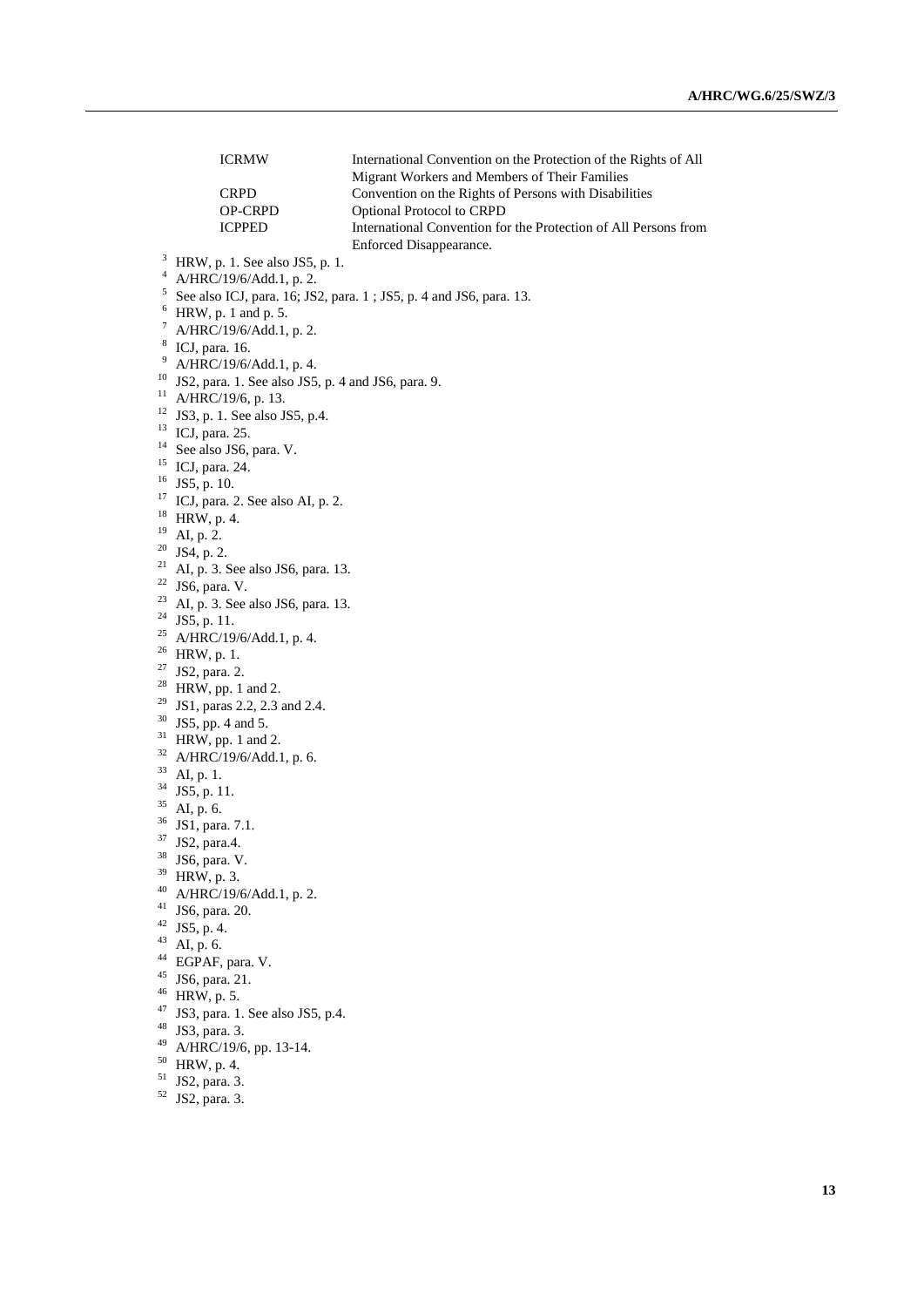- ICJ, para. 26. JS2, para. 1. A/HRC/19/6/Add.1, p. 5. AI, p. 1. See also JS2, para. 1. JS5, p.4. See also JS5, p. 11. JS1, para. 7.6. HRW, p. 4. JS5, p. 10. HRW, p. 5. See also AI, p. 3. HRW, p. 5. HRW, p. 6. EGPAF, para.8. EGPAF, para.23. See also EGPAF, paras 3 and 8. EGPAF, para.25. EGPAF, para. V. JS4, p. 3. JS4, p. 6. HRW, p. 6. A/HRC/19/6, p. 21, and A/HRC/19/6/Add.1, p. 5. HRW, p. 6. JS2, p. 8. See also JS6, p. 3. A/HRC/19/6/Add.1, p. 4. JS6, para. 9. JS6, para. 11. JS6, para. 12. AI, p. 3. AI, p. 5. JS2, pp. 6, 7 and 8. JS6, paras 14, 16 and 17. AI, p. 6. JS6, para. 14.  $85 \text{ JS6, para. } 15.$  AI, p. 5. JS6, para. 16. JS6, para. 18. JS2, p. 7. JS6, para. 19.
- <sup>91</sup> JS5, p. 11. See A/HRC/19/6/Add.1, p. 5.
- JS5, p. 7.
- JS5, p. 11.
- JS4, p. 5.
- 
- JS4, p. 6.
- JS2, p. 6.
- AI, p. 3.
- HRW, p. 6.
- See also EGPAF, para. 21.
- JS6, para. 20.
- <sup>101</sup> JS6, para. 21.
- A/HRC/19/6, p. 15.
- GIEACPC, para. 1.1.
- <sup>104</sup> GIEACPC, para. 1.2.
- JS3, p. 5.
- 
- <sup>106</sup> GIEACPC, para. 1.3.
- $^{107}$  JS3, p. 9.
- JS3, p. 6.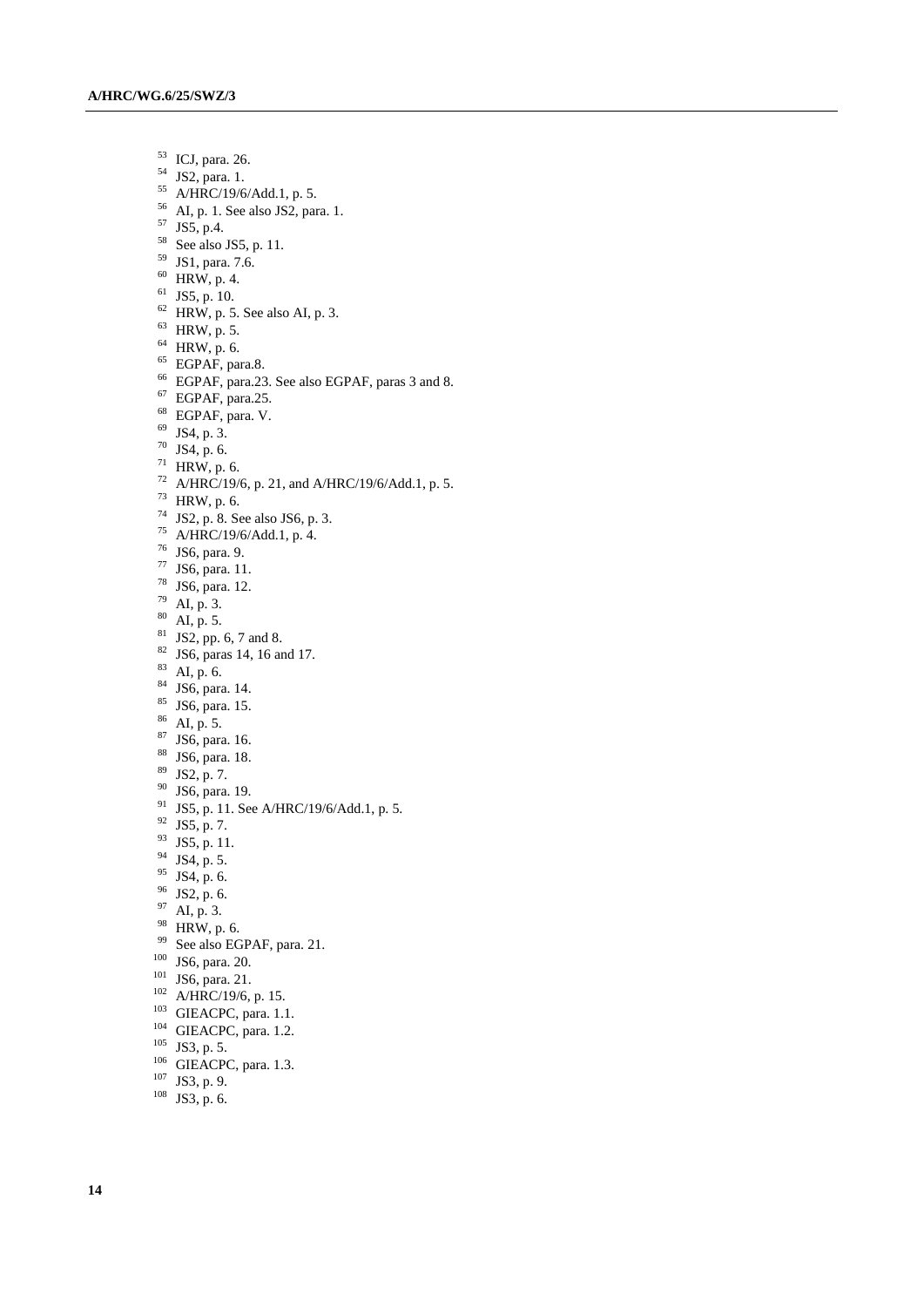AI, p. 2. ICJ, para. 3. ICJ, para. 4. See also JS2, p. 9. ICJ, para. 6.  $^{113}$  HRW, p. 4. HRW, p. 4. See also ICJ, p. 2. HRW, p. 5. 116 JS5, p. 8. See also JS2, p. 9. JS5, pp. 11-12. AI, p. 6. HRW, p. 5. ICJ, paras 18 and 19. <sup>121</sup> JS1, para. 7.3. ICJ, para. 23. A/HRC/19/6, p. 15. ICJ, para. 17. ICJ, para. 20. <sup>126</sup> ICJ, para. 21. AI, p. 4. JS5, p. 12. JS5, p. 9.  $^{130}$  AI, p. 2. <sup>131</sup> ICJ, para. 14. JS3, p. 5. <sup>133</sup> JS1, para. 1.5.  $^{134}$  AI, p. 1. HRW, pp. 2 and 3. <sup>136</sup> JS2, p.4. JS5, p. 4. <sup>138</sup> JS1, para. 2.1. 139 JS1, para. 1.6. See also JS1, 2.2. AI, pp. 1, 2 and 4.  $^{141}$  HRW, p. 3. JS5, p.6.  $^{143}$  AI, p. 1.  $^{144}$  HRW, p. 3. <sup>145</sup> JS1, paras 7 and 7.1. JS5, p. 11. JS1, para. 3.1. <sup>148</sup> HRW, p. 3.  $^{149}$  AI, p. 4. JS5, pp.5 and 6.  $^{151}$  JS1, para. 7.2. JS2, p. 4. JS1, para. 7.2. JS2, p. 10. HRW, p. 3. AI, p. 4. <sup>157</sup> ICJ, paras 10-12. JS1, para. 3.4. See also paras 3.2 and 3.3.

- $^{159}$  JS2, p. 4.
- JS5, p. 10.
- JS5, p. 11.
- 
- HRW, p. 4.
- <sup>163</sup> JS1, para. 7.2.
- <sup>164</sup> A/HRC/19/6/Add.1, p. 4.